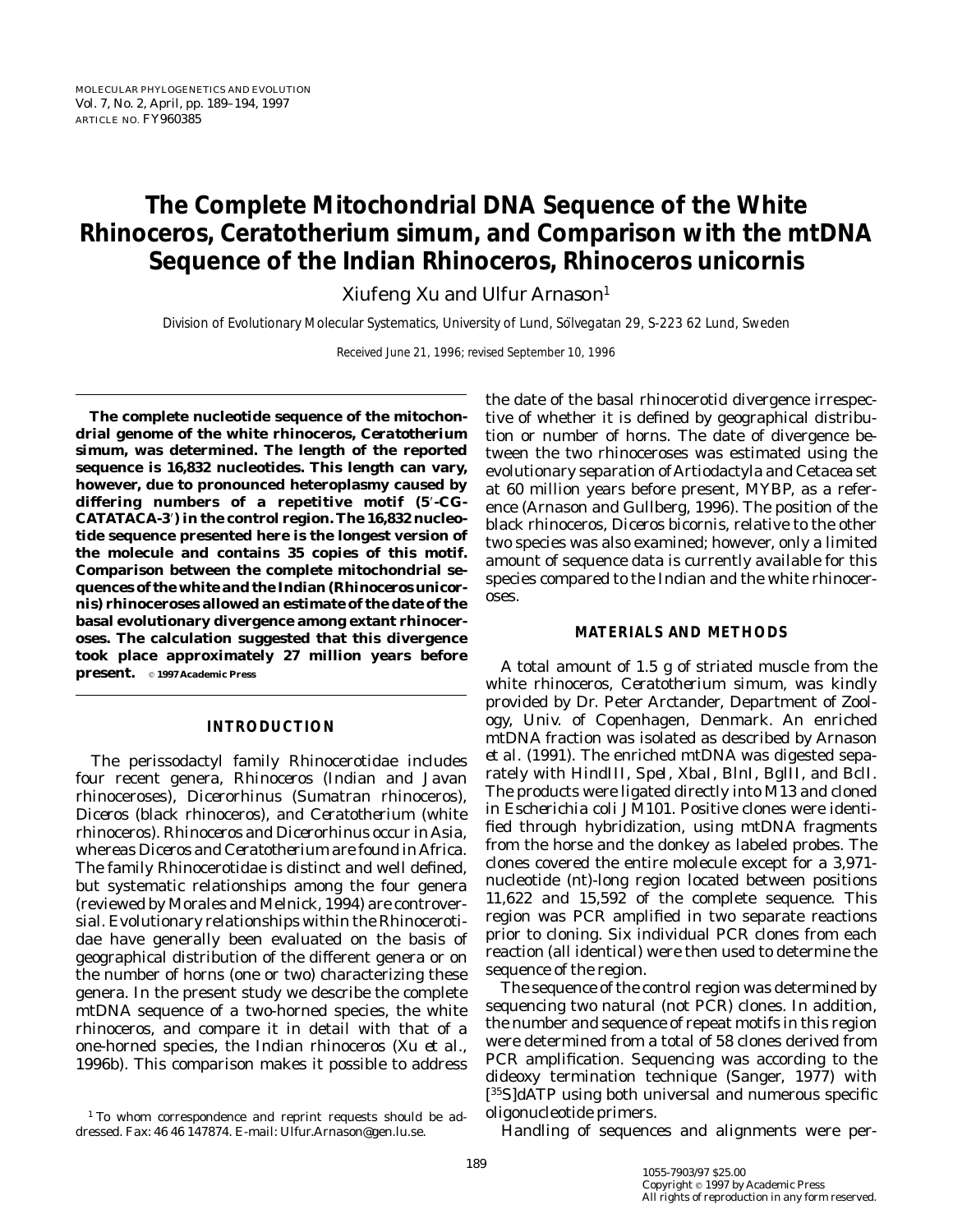formed with the GCG (1994) program package. Insertion/deletion (indel) differences were counted as single events irrespective of their lengths. Conservative nucleotide changes (Irwin *et al.,* 1991) included all substitutions at the 1st codon position except leucine transitions, all substitutions at the 2nd codon position, and transversions at the 3rd codon position.

The mtDNA sequence of the white rhinoceros has been deposited at EMBL with Accession No. Y07726. Users of this sequence are kindly requested to refer to the present paper in addition to the accession number of the sequence.

# **RESULTS**

The length of the mtDNA sequence presented here for the white rhinoceros, *Ceratotherium simum,* is 16,832 nt. As with other perissodactyl species for which complete mtDNA sequences are available—horse (Xu and Arnason, 1994), donkey (Xu *et al.,* 1996a), and Indian rhinoceros (Xu *et al.,* 1996b)—the control region of the white rhinoceros contains variable numbers of repeat motifs arranged in tandem. The lengths of individual mtDNA sequences of the white rhinoceros can therefore vary (heteroplasmy). The base composition of the L-strand, excluding the control region, is A, 33.4%; C, 27.9%; G, 12.9%; and T, 25.8%. In the control region of the reported sequence (35 repeats) the corresponding values are A, 33.7%; C, 28.9%; G, 12.0%; and T, 25.4%.

Positions of protein-coding genes were determined by the occurrence of start and stop codons and by analogy with other complete eutherian mtDNA sequences. The start codon of the NADH3 gene is ATT (isoleucine). All other genes have a methionine start codon. Three protein-coding genes—COIII, NADH3, and NADH4 have incomplete stop codons (TA or T). In all three cases, the terminal nt is contiguous to the  $5'$  terminal nt of a tRNA gene. As discussed by Wolstenholme (1992) and consistent with the findings of Ojala *et al.* (1981), the transcripts of such genes contain a stop codon created by posttranscriptional polyadenylation. Among other eutherians studied so far, only the fin and the blue whales (Arnason *et al.,* 1991; Arnason and Gullberg, 1993) have a complete stop codon in COIII, while the NADH3 gene is terminated by a complete stop codon only in the mouse (Bibb *et al.,* 1981), the rat (Gadaleta *et al.,* 1989), and the hedgehog (Krettek *et al.,* 1995). A complete stop codon has not yet been described in the NADH4 gene of any eutherian.

The control region of the sequence reported here is 1,381 nt long with a continuous run of 35 repeat motifs (5'-CGCATATACA-3'). These repeats are located in the 3' part of the control region, between positions 16,187 and 16,536 of the complete sequence. Like most repeat motifs in eutherian control regions, the white rhinoceros motif is characterized by a purine/pyrimidine

alternation (Ghivizzani *et al.,* 1993; Xu and Arnason, 1994). In order to determine the range of variation among different control regions, we sequenced 60 different clones (two natural plus 58 PCR clones) of the repeat part of the control region. The number of motifs among these clones varied from 10 to 35. Most sequences fall in the middle of the range of repeat numbers (see Fig. 1). The control region of the white rhinoceros, like that of the horse (Xu and Arnason, 1994), is characterized by only one type of repeat motif. Both species are heteroplasmic with respect to the number of repetitive motifs, but unlike the white rhinoceros, the distribution of repetitive motifs in the horse is bimodal with skewed distribution toward high number of motifs (see Fig. 1 in Xu and Arnason, 1994).

The sequence of the repeat motif in the control region of the white rhinoceros is identical to one and similar to the other  $(5'-CGCACACA-A-3')$  repeat motif in the control region of the black rhinoceros (Jama *et al.,* 1993).

# **COMPARISON WITH THE mtDNA OF INDIAN RHINOCEROS**

Alignment of the complete mtDNA sequences for the white and the Indian rhinoceroses outside the control regions showed 17 indel differences between the two sequences. One indel (a codon triplet) was in the ATPase8 gene, which is 207 nt long in the white rhinoceros as compared to 204 nt in the Indian rhinoceros, the horse, and the donkey. This indel difference is at the C terminus of the gene. There were six indels in the 12S rRNA gene and eight in the 16S rRNA gene. One indel was observed in each of the tRNA-Leu(UUR)



**FIG. 1.** Distribution of clones, according to their repeat number, in the control region of the mtDNA of the white rhinoceros. The number of repeats per clone was determined by sequencing a total of 60 clones (two directly cloned restriction fragments and 58 PCR clones). The number of repeats per clone is shown on the horizontal axis. The number of clones with a particular repeat number is shown on the vertical axis. The PCR amplification of the control region was undertaken by means of primers that were complementary to the sequence of directly cloned restriction fragments.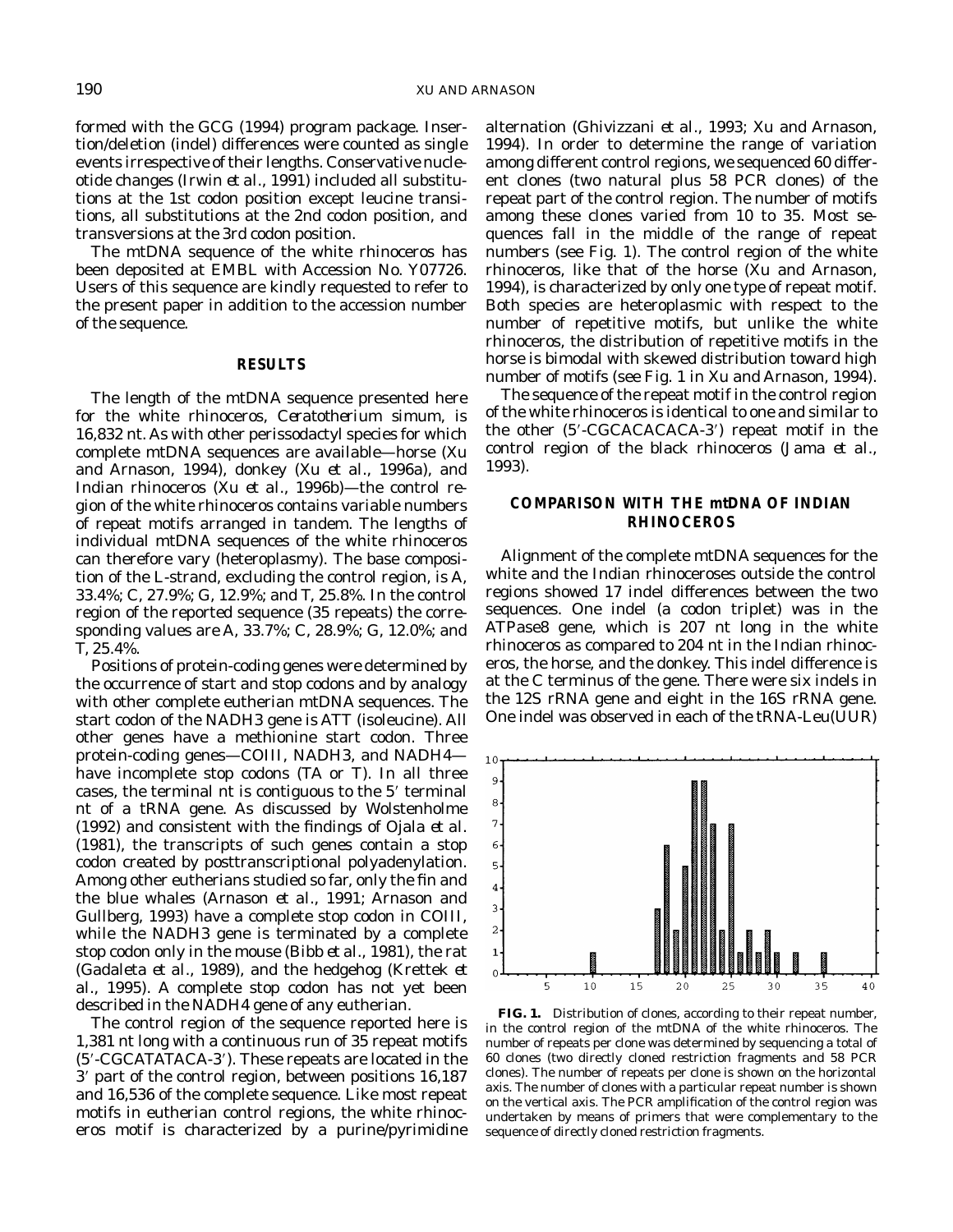#### **TABLE 1**

|                    |        | л.     |     | o<br>1           |                        | $\boldsymbol{2}$ |                        | 3              |      |                        |     |       |
|--------------------|--------|--------|-----|------------------|------------------------|------------------|------------------------|----------------|------|------------------------|-----|-------|
|                    | Length |        | Ti  |                  | $\mathbf{T}\mathbf{v}$ | Ti               | $\mathbf{T}\mathbf{v}$ | Ti             |      | $\mathbf{T}\mathbf{v}$ |     |       |
| Gene               | White  | Indian | a   | b                |                        |                  |                        | a              | b    | a                      | b   | Indel |
| NADH1              | 957    | 957    | 10  | 7                | $\boldsymbol{2}$       | 3                |                        | 8              | 50   | $\bf 5$                | 10  |       |
| NADH <sub>2</sub>  | 1,044  | 1,044  | 5   | 13               | 3                      | 10               | 1                      | 6              | 46   | $\boldsymbol{2}$       | 15  |       |
| COI                | 1,545  | 1,545  | 16  | 4                | $\mathbf{1}$           |                  |                        | 16             | 138  | $\boldsymbol{6}$       | 25  |       |
| COII               | 684    | 684    | 9   | 4                |                        |                  |                        | $\overline{7}$ | 46   |                        | 6   |       |
| ATPase8            | 207    | 204    |     | 4                |                        | 9                |                        |                | 13   | 1                      | 4   | 1     |
| ATPase6            | 681    | 681    | 10  | 8                | 3                      | 6                |                        | 10             | 52   | 3                      | 8   |       |
| COIII              | 783    | 783    | 6   | 3                |                        | 5                |                        | 8              | 59   | $\bf 5$                | 10  |       |
| NADH3              | 345    | 345    | 3   | 3                | 3                      |                  |                        | 5              | 17   |                        | 4   |       |
| NADH4L             | 297    | 297    | 5   | $\boldsymbol{2}$ |                        | $\boldsymbol{2}$ |                        | 3              | 20   |                        |     |       |
| NADH4              | 1,377  | 1,377  | 21  | 14               | 6                      | 8                | 1                      | 16             | 95   | 6                      | 9   |       |
| NADH5              | 1,821  | 1,821  | 12  | 25               | 7                      | 21               | 7                      | 19             | 115  | 3                      | 22  |       |
| NADH6              | 528    | 528    | 1   | 15               |                        | 8                | 2                      | 9              | 24   |                        | 12  |       |
| Cyt b              | 1,140  | 1,140  | 8   | 6                | $\sqrt{5}$             | $\overline{7}$   | 1                      | 11             | 73   | 4                      | 22  |       |
| Total              | 11,409 | 11,406 | 106 | 108              | 31                     | 81               | 14                     | 118            | 748  | 36                     | 148 | 1     |
| Cons. Diff.        |        |        | 139 |                  | 95                     |                  | 184                    |                |      |                        |     |       |
| <b>Total Diff.</b> |        |        |     | 245              |                        | 95               |                        |                | 1050 |                        |     |       |
| R. Total Diff.     |        |        |     | 2.6              |                        | 11.1<br>1.0      |                        |                |      |                        |     |       |
| R. Cons. Diff.     |        |        |     | 1.5              |                        |                  | 1.0                    | 1.9            |      |                        |     |       |

## **Nucleotide Differences with Respect to Codon Position (1, 2, 3) between Each of the 13 Mitochondrial Peptide-Coding Genes of the White and the Indian Rhinoceroses**

*Note.* nt, nucleotide; Ti, transitions; Tv, transversions; R., ratio; Cons., conservative; a, differences involving leucine in both species; b, differences other than those involving leucine in both species. The indel difference in ATPase8 was not included in the codon position difference.

and the tRNA-Arg gene alignments. These indels were located in the D-loop region of the inferred secondary structure of the tRNA genes. Apart from indel differences, the two molecules (excluding the control regions) differed at 1,666 nt positions (10.8%).

The 13 protein-coding genes of the white and the Indian rhinoceroses were compared with respect to both total nt difference and conservative nt difference (Irwin *et al.,* 1991), Table 1. The nt differences were examined with regards to both the codon position and the type of substitution (transition, transversion). The genes differ at 1,391 positions (12.2%). The codon position ratio for total nt difference is 2.6:1:11.1. The total number of conservative nt differences is 418 (3.7%). The codon position ratio for these differences is 1.5:1:1.9.

Table 2 shows total nt, conservative nt, and aa differences for each of the 13 protein-coding genes of the white and the Indian rhinoceroses. The genes have been arranged according to increasing aa difference. This order and that based on conservative nt difference are reasonably consistent, whereas the order based on total nt difference is markedly different. The relationship among different modes of comparisons has been discussed previously in comparisons of several closely related species pairs (Xu and Arnason, 1996a) and will therefore not be detailed here. The range for total nt difference is between 9.7% (NADH2) and 15.5% (ATPase8), that for conservative nt difference is between 1.5% (COII) and 8.7% (ATPase8), and that for aa difference is between 1.2% (COI) and 18.8% (ATPase8).

#### **TABLE 2**

**Differences in Number and Percentage between Mitochondrial Protein-Coding Genes of the White and the Indian Rhinoceroses**

| Gene              | Total nt    | Cons. nt  | Amino acid |  |
|-------------------|-------------|-----------|------------|--|
| COI               | 207 (13.4)  | 37(2.4)   | 6(1.2)     |  |
| COII              | 72(10.5)    | 10(1.5)   | 4(1.8)     |  |
| COIII             | 96 (12.3)   | 23(2.9)   | 8(3.1)     |  |
| NADH1             | 95(9.9)     | 27(2.8)   | 12(3.8)    |  |
| <b>NADH4L</b>     | 34 (11.5)   | 6(2.0)    | 4(4.1)     |  |
| Cyt b             | 137 (12.0)  | 45 (4.0)  | 18 (4.7)   |  |
| NADH4             | 176 (12.8)  | 44 (3.2)  | 30(6.5)    |  |
| NADH <sub>2</sub> | 101(9.7)    | 44 (4.2)  | 24 (6.9)   |  |
| NADH3             | 38 (11.0)   | 13(3.8)   | 8(7.0)     |  |
| ATPase6           | 100 (14.7)  | 28 (4.1)  | 16(7.1)    |  |
| NADH <sub>5</sub> | 231 (12.7)  | 85 (4.7)  | 57 (9.4)   |  |
| NADH <sub>6</sub> | 72 (13.6)   | 38(7.2)   | 24 (13.6)  |  |
| ATPase8           | 32 (15.5)   | 18 (8.7)  | 13 (18.8)  |  |
| Sum               | 1391 (12.2) | 418 (3.7) | 224 (5.9)  |  |

*Note.* Cons. nt, conservative nucleotide difference.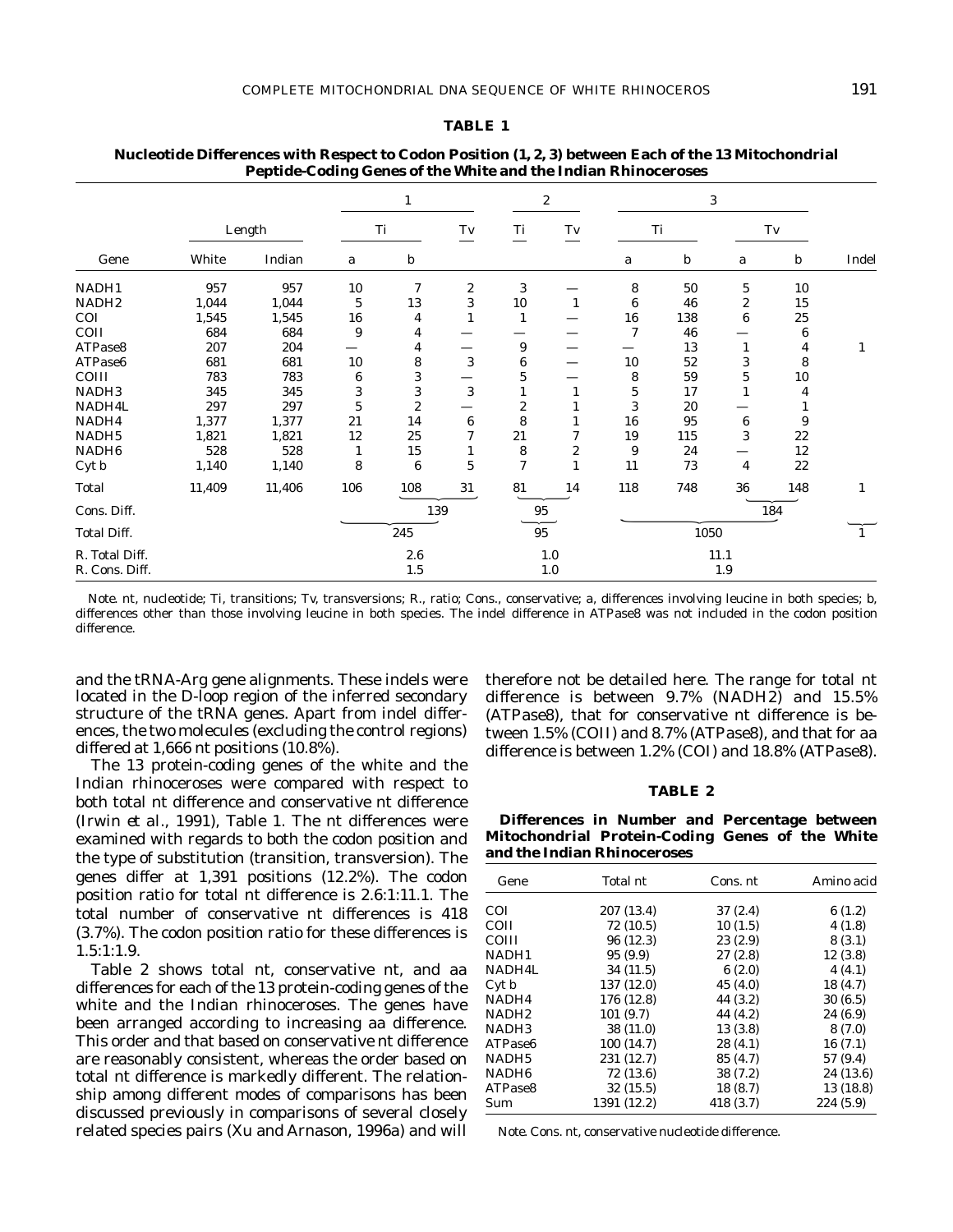The amplitude between the lowest and highest values for total nt difference is limited compared to that for conservative nt and aa difference, suggesting a high degree of saturation in the dataset for total nt difference.

Table 3 gives details of four pairwise perissodactyl comparisons, horse/donkey, white/Indian rhinoceroses, horse/white rhinoceros, and horse/Indian rhinoceros. The horse and the donkey form the most closely related species-pair, whereas the comparison between the horse and the rhinoceroses represents the deepest perissodactyl divergence. We have previously (Xu *et al.,* 1996a) dated the divergence between the horse and the donkey to  $\approx$ 9 MYBP, and that between the families Equidae and Rhinocerotidae to <50 MYBP (Xu *et al.,* 1996b). With respect to total nt difference a saturation effect is pronounced in the comparison between the horse and the rhinoceroses, leading to a difference that is only 2.3 times greater than that between the horse and the donkey. The differences among the 12S rRNA and the 16S rRNA genes, respectively, in the three divergences (counting the relationship between the horse and the two rhinoceroses as one divergence) differs somewhat from that based on aa and conservative nt differences. While this discrepancy may to some extent be due to stochastic fluctuations, the effect of multiple hits (both transitions and transversions) in fast evolving rRNA sites cannot be ruled out.

The differences in codon position ratios (both total and conservative nt substitution) in the three divergences are consistent with differences in rates and mode of substitution at the three codon positions.

The combined sequences of the tRNA genes of the two rhinoceroses differ by 5.8%. The greatest differences (eight transitions and one transversion, respectively) were registered between the tRNA-Glu and tRNA-Thr genes.

The sequences of two complete tRNA genes, tRNA-Phe and tRNA-Pro, from the black rhinoceros were reported by Jama *et al.* (1993). The tRNA-Phe genes of the white and the black rhinoceroses differ by two transitions, as compared to seven transitions and one transversion between the white and the Indian rhinoceroses. The tRNA-Pro genes of the white and the black rhinoceroses differ by three transitions, one less than that between the white and the Indian rhinoceroses.

The stem region of the origin of replication of the L-strand is identical in the white and the Indian rhinoceroses, while the loop regions differ by three transitions.

# **ESTIMATING THE DIVERGENCE TIME BETWEEN THE WHITE AND THE INDIAN RHINOCEROSES**

The time of the evolutionary divergence between the families Equidae and Rhinocerotidae was recently estimated using the 60 MYBP dating of the split between Artiodactyla and Cetacea (Arnason and Gullberg, 1996) as an external reference. The application of this reference (A/C-60) to the molecular distance between the Equidae and the Rhinocerotidae gave an estimated divergence time of  $\approx 50$  MYBP between these two perissodactyl families (Xu *et al.,* 1996b). The aa difference between the combined sequences of the 13 proteincoding genes of the Equidae and the Rhinocerotidae is 9.8%, while the corresponding difference between the genera *Ceratotherium* and *Rhinoceros* is 5.9%. Application of A/C-60 dates the divergence between the two rhinoceroses to 27.2 MYPB (95% confidence limits:  $\pm$ 3.8 MY). This dating conforms with the molecular difference between the Equidae and the Rhinocerotidae, suggesting that the relative rate of evolution has been similar in the two families.

#### **TABLE 3**

**Comparison of mtDNA in Four Perissodactyl Species-Pairs: Horse/Donkey, White/Indian Rhinoceroses, Horse/White Rhinoceros, and Horse/Indian Rhinoceros**

|                                                      | Horse/donkey    | White/Indian rhinos | Horse/white rhino   | Horse/Indian rhino  |
|------------------------------------------------------|-----------------|---------------------|---------------------|---------------------|
| Percentage nt difference                             | 6.9             | 10.9                | 15.6                | 15.6                |
| Percentage conservative nt difference                | $1.2\,$         | 3.7                 | 8.1                 | 8.4                 |
| Percentage aa difference                             | 1.9             | 5.9                 | 9.5                 | 9.8                 |
| Codon position ratio, total nt substitution          | 3.5:1.0:25.7    | 2.6:1.0:11.1        | 2.4:1.0:9.5         | 2.3:1.0:8.9         |
| Codon position ratio, conservative nt substitution   | 1.5:1.0:2.1     | 1.5:1.0:1.9         | 1.6:1.0:3.5         | 1.6:1.0:3.6         |
| Percentage 12S rRNA difference, Total; Ti; Tv; indel | 4.9;3.9;0.7;0.3 | 7.6;6.0;1.0;0.6     | 12.3:9.0:2.4:0.9    | 13.1;9.4;2.8;0.9    |
| Percentage 16S rRNA difference, Total; Ti; Tv; indel | 3.7;2.9;0.6;0.2 | 8.1;6.8;0.8;0.5     | 11.5; 6.7; 3.6; 1.2 | 11.3; 6.4; 3.6; 1.3 |
| Percentage tRNA difference, Total; Ti; Tv; indel     | 3.5;2.7;0.3;0.5 | 5.8;5.0;0.7;0.1     | 11.2;8.5;2.0;0.7    | 11.1; 8.5; 1.8; 0.8 |
| Ti/Tv ratio in codon position 1;2;3                  | 25.5;14.0;11.2  | 6.9:5.8:4.7         | 2.7:2.6:1.7         | 2.9;3.6;1.5         |
| Ti/Tv ratio in 12S rRNA; 16S rRNA; tRNA              | 5.4:5.1:8.2     | 5.8;8.2;7.6         | 3.8;1.8;4.3         | 3.4;1.8;4.6         |

*Note.* Ti, transition; Tv, transversion; Percentage nt difference does not include control region. Percentage conservative nt difference is limited to protein-coding genes. Data of protein-coding and tRNA genes are based on the concatenated sequences of 13 protein-coding genes and 22 tRNA genes, respectively.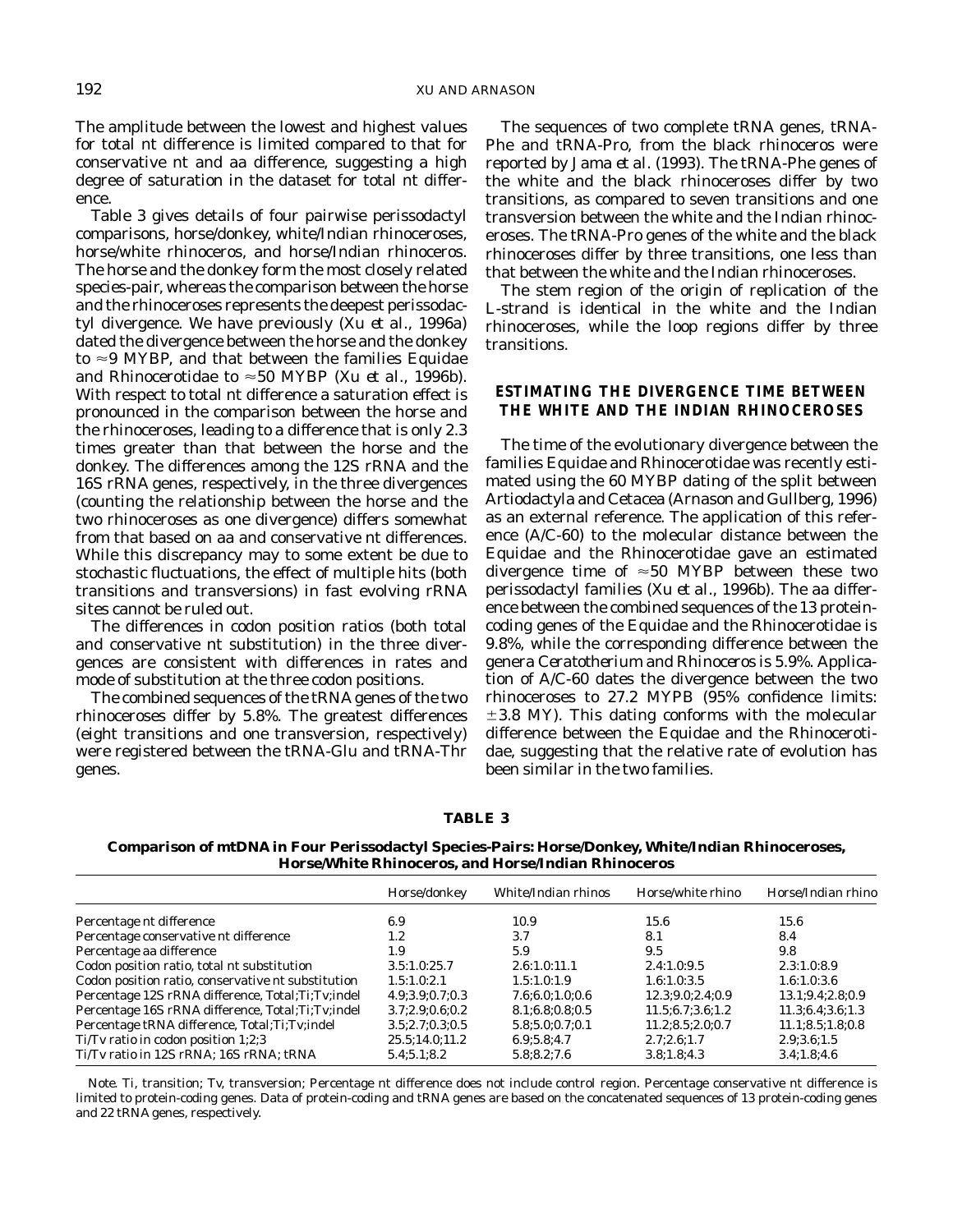# **COMPARISON OF SEQUENCES FROM THE WHITE, THE INDIAN, AND THE BLACK RHINOCEROSES**

The sequences of the mitochondrial cytochrome *b* gene (Irwin *et al.,* 1991) and of two tRNA genes (tRNA-Phe and tRNA-Pro) and the control region (Jama *et al.,* 1993) have been reported for the black rhinoceros. In both the control region and the two tRNA genes there are fewer differences between the white and the black rhinoceroses than between either of these species and the Indian rhinoceros. Comparisons of repeat motifs from the control region of the three species are also consistent with a closer relationship between the white and the black rhinoceroses than between either of these species and Indian rhinoceros. With respect to the cytochrome *b* gene, however, the phylogenetic relationship among the three species varies depending on the mode of comparison. The pairwise difference between the cytochrome *b* gene of the three species is shown in Table 4. Protpars analysis identified the white and the Indian rhinoceroses as sister taxa to the exclusion of the black rhinoceros (bootstrap value 81), whereas analysis of the nt sequences joined the white and the black rhinoceroses with a bootstrap value of 86.

## **DISCUSSION**

The family Rhinocerotidae includes four extant genera—two African (*Ceratotherium* and *Diceros*) and two Asian (*Rhinoceros* and *Dicerorhinus*). Systematic relationships among the four genera are controversial, with arguments, to a considerable extent, focussing on the phylogenetic position of the Sumatran rhinoceros, *Dicerorhinus sumatrensis* (an Asian two-horned rhinoceros). Hypotheses for the relationships of these genera have been proposed on the basis of both the number of horns and geographical distribution. According to the number of horns hypothesis (Simpson, 1945) the African genera plus the Sumatran rhinoceros have been joined in a two-horned group. The ''geographic split'' hypothesis (Groves, 1983), which does not consider the number of horns, joins the two Asian genera into one group, separate from the African rhinoceroses. A third

## **TABLE 4**

**Percentage aa (above Diagonal) and Conservative nt (below Diagonal) Differences among the Cytochrome** *b* **Genes of Five Perissodactyl Species**

| <b>Species</b>      |     |     |     |                          | 5   |
|---------------------|-----|-----|-----|--------------------------|-----|
| 1 Horse             |     | 0.8 | 8.4 | 7.4                      | 8.2 |
| 2 Donkey            | 1.1 |     | 8.2 | 7.1                      | 7.9 |
| 3 White rhinoceros  | 8.6 | 8.6 |     | 4.7                      | 5.8 |
| 4 Indian rhinoceros | 7.6 | 7.5 | 4.0 | $\overline{\phantom{0}}$ | 6.3 |
| 5 Black rhinoceros  | 8.6 | 8.8 | 3.6 | 5.0                      |     |

hypothesis (Prothero and Schoch, 1989), which takes into account both number of horns and geographic distribution, separates all extant rhinoceroses into three subtribes—one including the two African genera (*Ceratotherium* and *Diceros*), one including *Dicerorhinus,* and one including *Rhinoceros.* Restriction site mapping of the mitochondrial rRNA genes (Morales and Melnick, 1994) supports a subdivision of the living rhinoceroses according to the number of horns, consistent with Simpson (1945).

In the present study we have studied the basal divergence among extant rhinoceroses, irrespective of the mode of defining this distinction (number of horns or geographical distribution), by examining the molecular difference between the white rhinoceros, a twohorned rhinoceros which lives in Africa, and the Indian rhinoceros, a one-horned rhinoceros which lives in Asia. On the basis of this molecular comparison we estimate the basal rhinocerotid divergence to have been  $\approx 27$ MYBP. The external reference used in establishing this divergence time was the A/C-60 standard, the dating of 60 MYBP for the evolutionary divergence between Artiodactyla and Cetacea (Arnason and Gullberg, 1996). As discussed by Xu *et al.* (1996b) and Arnason *et al.* (1996) the divergence between Artiodactyla and Cetacea is probably the most distinct ordinal mammalian divergence that has been defined in both paleontological (Gingerich *et al.,* 1994; Thewissen *et al.,* 1994) and molecular (Arnason and Gullberg, 1996) terms, and the application of A/C-60 to the dating of the divergence between Equidae and Rhinocerotidae gives an estimated divergence time (Xu *et al.,* 1996b) which conforms reasonably well with paleontological (Prothero and Schoch, 1989) findings.

Our dating of the basal divergence among extant rhinoceroses is somewhat earlier than some previously proposed datings of this divergence. Based on studies of variation at allozymic loci, Merenlender *et al.* (1989) calculated that the genetic distance between the white (*Ceratotherium simum*) and the black (*Diceros bicornis*) rhinoceroses was around one-third of that between either of these species and the Indian rhinoceros (*Rhinoceros unicornis*). The fossil records of *Diceros* and *Ceratotherium* indicate that they have coexisted for approximately seven million years and based on these findings Merenlender *et al.* (1989) dated the divergence between these genera and *Rhinoceros* to 26 MYBP. This dating is consistent with our dating of the divergence between the white and Indian rhinoceroses, obtained using A/C-60. It should be noted, however, that the dating by Merenlender *et al.* (1989) is dependent on a much closer relationship between *Ceratotherium* and *Diceros* than is suggested by comparison of the complete cytochrome *b* genes of the black, white, and Indian rhinoceroses (see Table 4).

Based on restriction site mapping, O'Ryan and Har-